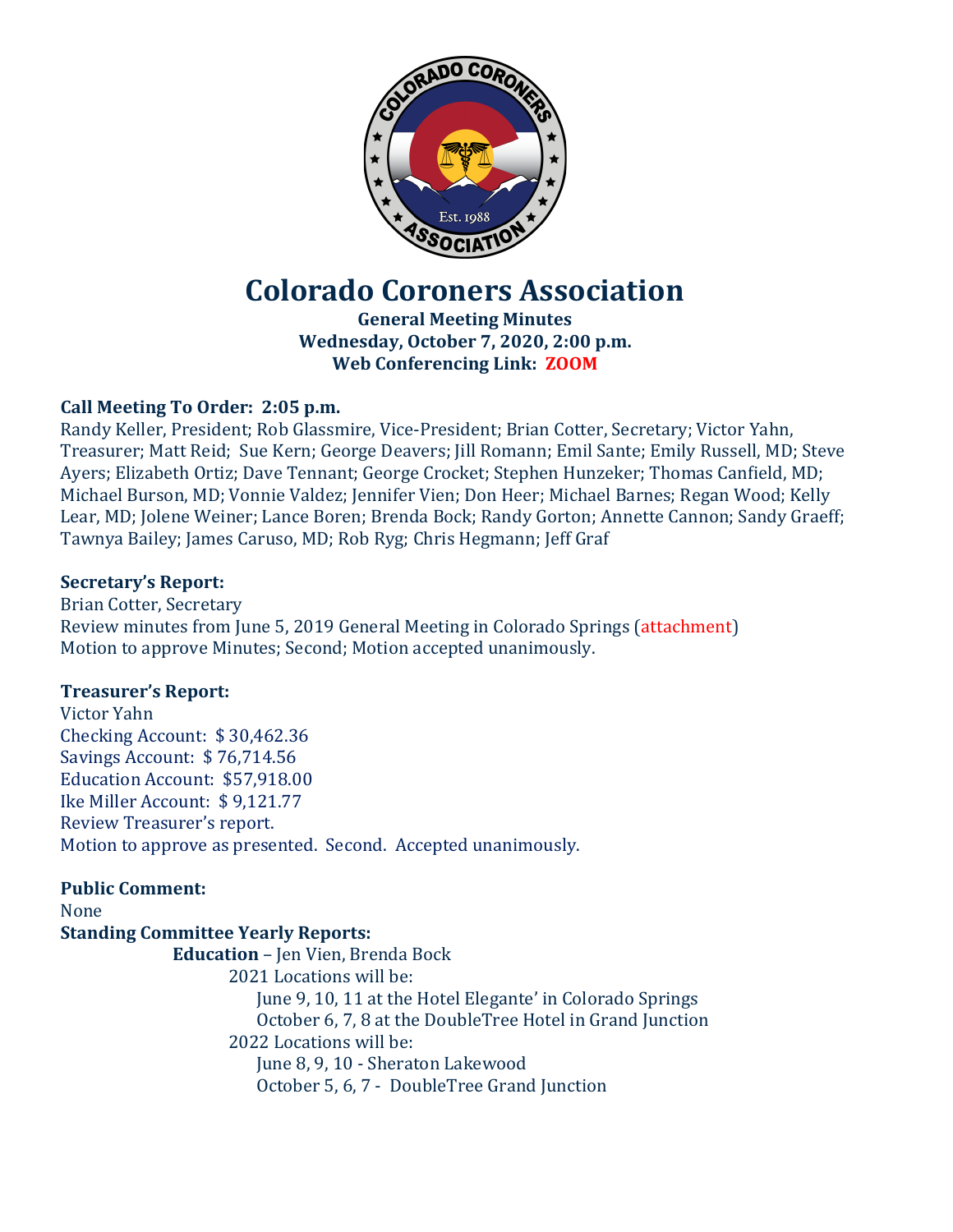*General Membership Meeting Minutes Wednesday, October 7, 2020 Page 2*

## **Legislative** – Randy Keller

Atmosphere of 2021 Legislation: -Required social distancing -More in office and off site meetings -"More playing defense than offense" What this means is more Zoom type meetings and less in-person meetings.

Anticipated Major Legislation of 2021: -Budget issues Budgets are not as bad as they once were, but they may be decreased due to COVID -Pandemic response and recovery programs Programs that cost money will likely die

Review of bills of CCA interest that failed in 2020, but are likely to return in 2021: -HB 1060, Natural organic reduction of human remains (postponed indefinitely,

5/27)

This passed the House, and will come back in some form -HB 1085, Substance orders abuse (vetoed by Governor) The amendment for Coroners and Medical Investigators to access records will come back

Legislation that was discussed, but not introduced in 2020: -Minor autopsy reports (Representative Gray and Senator Fields) There were 38 sponsors to this Bill. However, it is recommended that we continue to work on and re-address in 2022 in order to give us time for strategic planning

-Class 1 training legislation (Senator Winter)

Have not heard anything more on this issue

-Cultural sensitivity legislation (Representative Herod)

Advised CCA leave this one alone for now, but be ready to act if/when it comes up again

-Coroner ethics reform (Representative Soper) Rep. Soper not interested this year